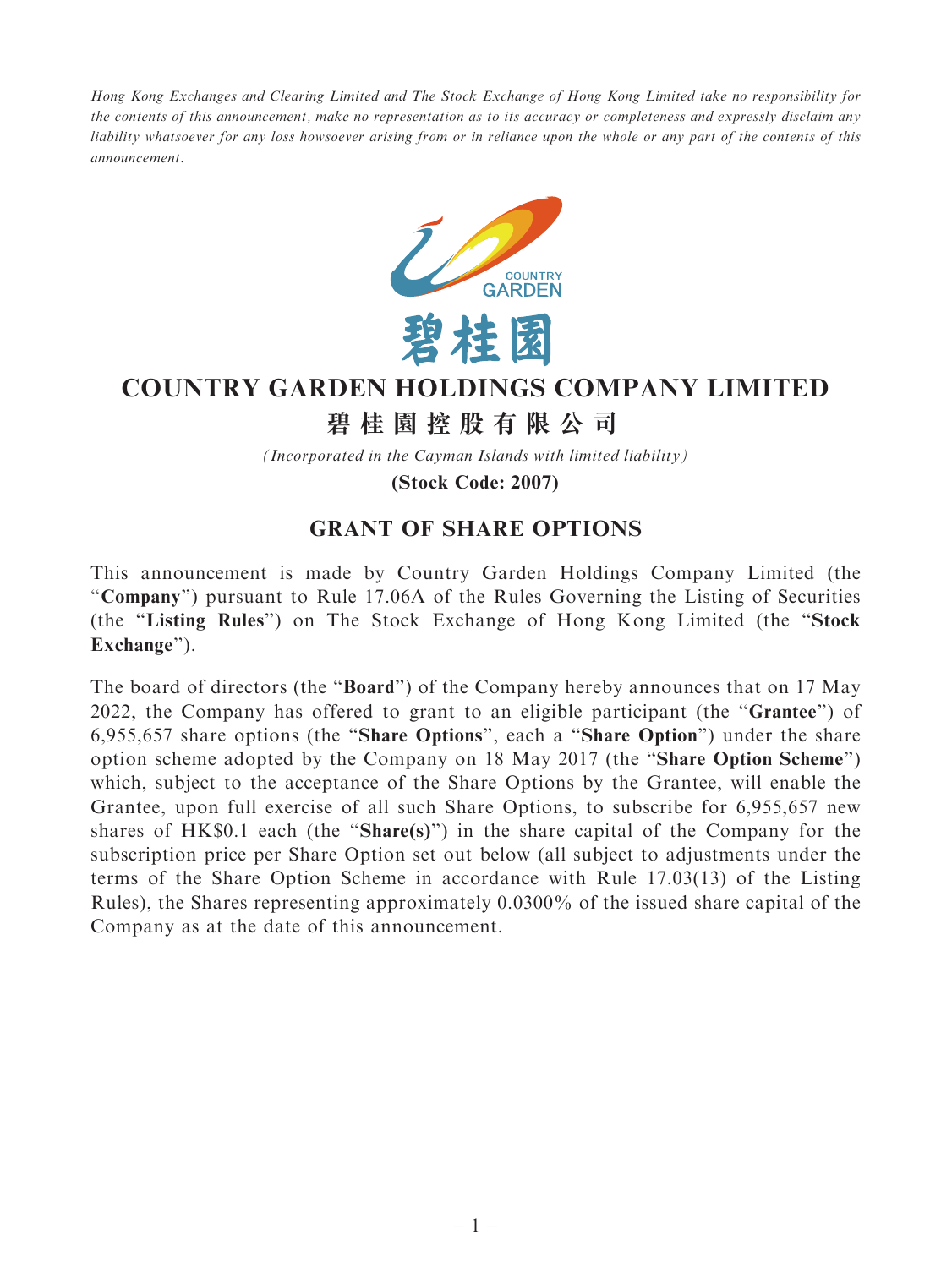Details of the Share Options granted are set out below:

Date of grant : 17 May 2022 (the "Date of Grant")

- Subscription price of Share Options granted : HK\$4.8300 per Share Option, representing the higher of: (i) the closing price of HK\$4.8300 per Share as stated in the daily quotations sheets issued by the Stock Exchange on the Date of Grant; (ii) the average closing price of HK\$4.4760 per Share as stated in the daily quotations sheets issued by the Stock Exchange for the five business days immediately preceding the Date of Grant; and (iii) the nominal value per Share
- Total number of Share Options granted : 6,955,657 Share Options (each Share Option shall entitle the holder of the Share Option to subscribe for one Share)

| Closing price of the Shares on : HK\$4.8300 per Share<br>the Date of Grant                                      |                                                                                                                                     |
|-----------------------------------------------------------------------------------------------------------------|-------------------------------------------------------------------------------------------------------------------------------------|
| Average closing price of the<br>Shares for the five business<br>days immediately preceding<br>the Date of Grant | : HK\$4.4760 per Share                                                                                                              |
| Validity period of the Share<br>Options                                                                         | : From the date of acceptance of the offer for the grant<br>of Share Options by the Grantee to 16 May 2032<br>(both days inclusive) |
| Exercise period                                                                                                 | : The Share Options are exercisable during the period<br>commencing from 17 May 2022 to 16 May 2032                                 |

The Grantee is an employee of the Company, and is not a director, chief executive or substantial shareholder of the Company or any of their respective associates (as defined in the Listing Rules).

(both days inclusive)

By Order of the Board Country Garden Holdings Company Limited MO Bin President and Executive Director

Foshan, Guangdong Province, the PRC, 17 May 2022